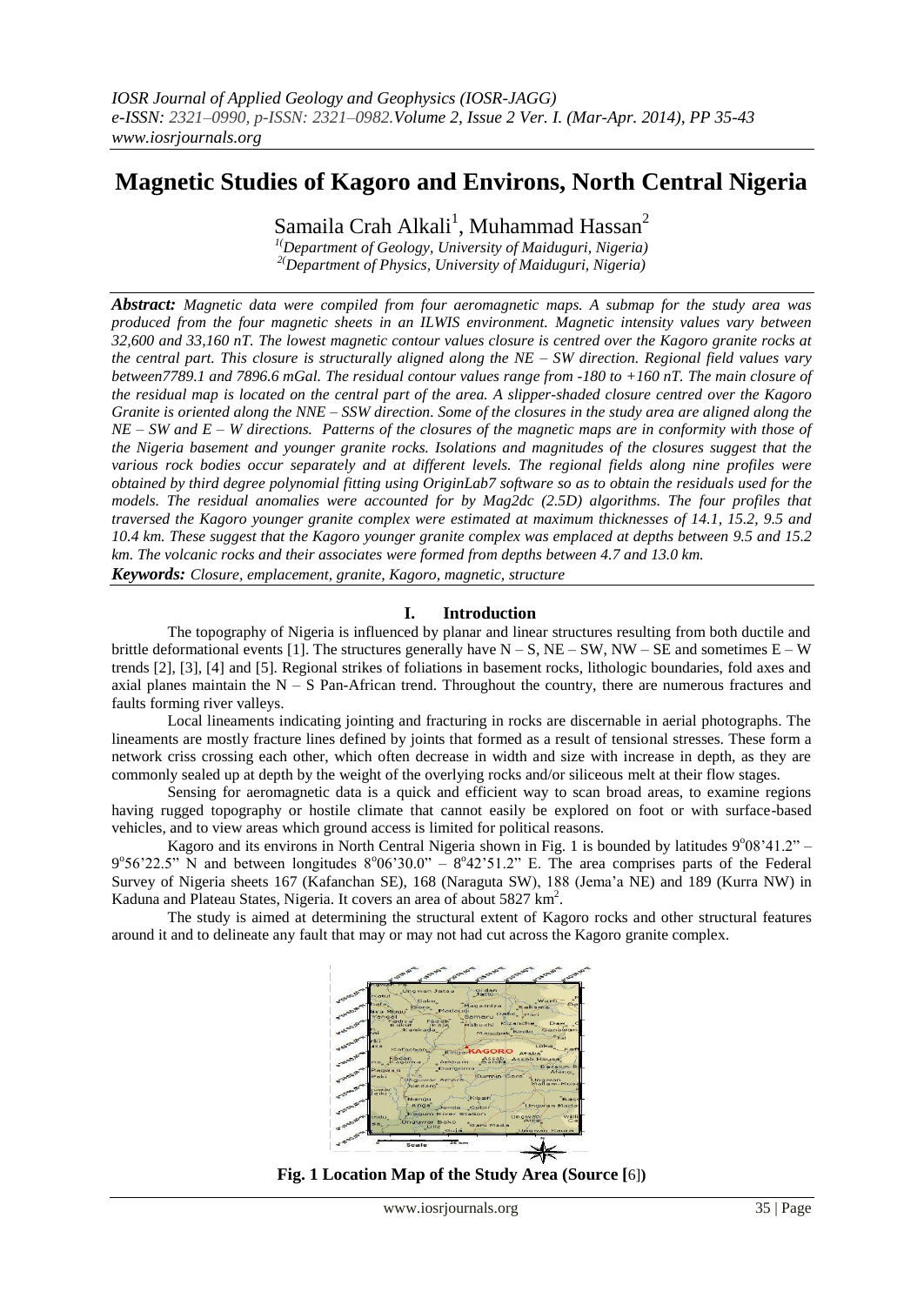### **II. Geology**

The Younger Granite province comprises of Precambrian to Lower Paleozoic Basement Complex rocks into which the Younger Granites suites are emplaced [7]. Basement rocks cover about three quarters of the Younger Granites province and consist of ancient sediments which are made up of granulitic gneiss, dioritic rocks, migmatites, granite-gneiss, older granites and granodiorites [7], [8] and [9]. Cone sheets and ring dykes are widely distributed in the province. The ring dykes show outward dips both on the inner and outer contacts but some have steep or vertical contacts [10], [11] and [7].

The Younger Granite complexes trend in an  $N - S$  belt with the ages of the complexes decreasing southwards. [12] showed that major local magmatic activities were concentrated along ENE and WSW zones. The age pattern suggests that the parent magma were locally derived from several simultaneous high level magma chambers connected to a common deeper source. The emplacement of these ring complexes was controlled by fracture systems in the basement.

The main phase of acid magmatism in Nigerian Younger Granite province commenced during Triassic times and continued to migrate in a generally southerly direction until the close of the Jurassic [13]. The cessation of magmatism might have been synchronous with the initiation of the South Atlantic.

[13] proposed three stages of development of the Nigerian ring complexes:

- 1 Early stage of a large rhyolite volcano which prior to the end of its stage, large amount of magma accumulated in the synvolcanic reservoir about 5 km beneath the surface.
- 2 Caldera and ring dyke stage when the centre of the volcanic structure within a ring fault collapsed, magma arose along the fault and crystallized as granite porphyry which was extruded into the caldera rocks
- 3 Intrusive stages were the warming phase of igneous activity when smaller granite intrusions were emplaced at increasing depth levels. The magma evolved and crystallized at lower temperatures and as lower assemblages. They rocks are composed of biotite granite.

The Younger Granites have a clear topographical definition and there is usually a close coincidence between the geological and topographical boundaries at the margins of the granites. They form continuous ranges and plateaus, which rise between 91 and 305 m above the surrounding level plains [7]. The Younger Granites are underlain by Older Granites, migmatites and meta-sediments of the basement complex.

#### **III. Material and Methods**

Data sets for this study are a topographic map and an airborne magnetic map of the Kagoro Younger Granite complex and its environments. Magnetic data were compiled from four analogue aeromagnetic sheets. A submap for the study area was produced from the four magnetic sheets in an [14] environment. Regional correction was based on the International Geomagnetic Reference Field (IGRF) epoch of January 1, 1974. Contours of the total magnetic intensity were in gamma (γ) but treated in nanoTesla (nT) in this study. The magnetic intensity values vary between 32,600 and 33,160 nT.

Digitization of the aeromagnetic contoured maps was performed with [14] software so as to view and manipulate them in a computer as arrays of pixel, with each pixel corresponding to a digital number that represents the intensity level of the pixel in the range. In ILWIS, contours are interpolated by first calculating the shortest distances to the two closest contour lines and then calculating the output value weighted according to the distance [15]. The result from the interpolation is a digital representation in raster format of a continuous surface [16] where every raster cell is assigned an attribute value corresponding to the interpolated variable.

#### **IV. Coordinate System Projection**

The Universal Transverse Mercator (UTM) projection was used to place prominent features on all maps in this research. This coordinate system is the basis for many standardized regional maps. Clarke 1880 given in [14] ellipsoid is applied to the central meridian scale factor of 0.9996 to measure distances on the maps. Coordinate system projection parameters for this study are presented in Table 1.

| Table T Coolumate Bystem T Tolection T al ameters |         |       |            |         |           |            |      |  |  |
|---------------------------------------------------|---------|-------|------------|---------|-----------|------------|------|--|--|
| Projection                                        | Datum   | Datum | Ellipsoid  |         | Ellipsoid | Hemisphere | Zone |  |  |
|                                                   | Area    |       | Parameters |         |           |            |      |  |  |
| <b>UTM</b>                                        | Nigeria | Minna | a          | 6378249 | Clarke.   | Northern   | 32   |  |  |
|                                                   |         |       | 1/f        | 293.465 | 1880      |            |      |  |  |
| (After, [4])                                      |         |       |            |         |           |            |      |  |  |

**Table 1 Coordinate System Projection Parameters**

## **V. Description of the Magnetic Field**

Segment map of the total magnetic intensity shown in Fig. 2 is characterized by positive magnetic intensity values between 7500 and 8150 nanoTesla (nT), which to every contour level a value of 25,000 nT is to be added. The lowest magnetic contour values closure is centred over the Kagoro granite rocks at the central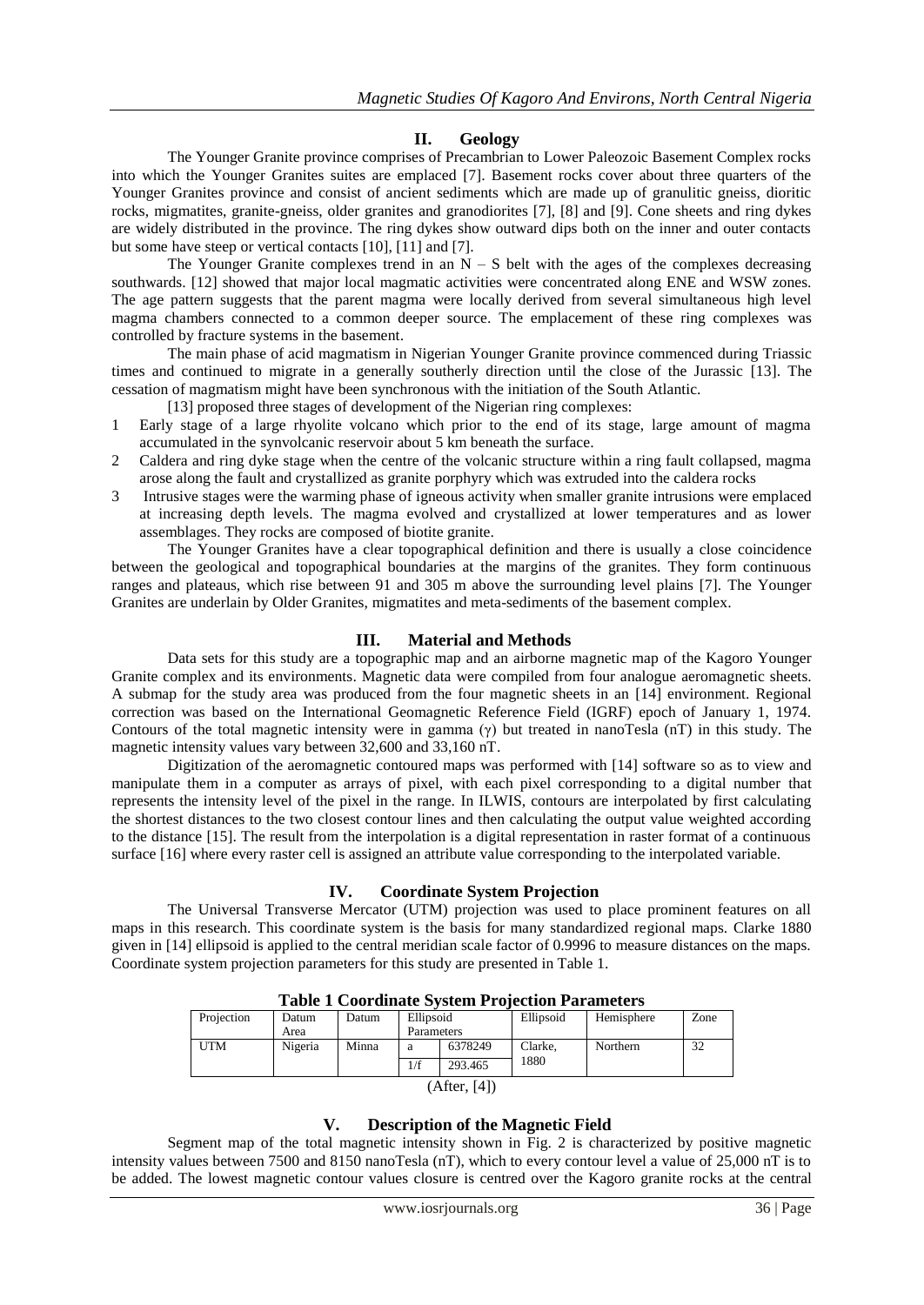part. This closure is structurally aligned along NE – SW direction. Lower magnetic values are also observed at the northeast around Pari, Daw and Jal etc community areas. Some lower values occur around Ashafa and Ungwa Pa areas in the northwest. Ungwa Atile area also hosts magnetic low contour values. Paralleling these contours to the south and to the north are higher contour values trending along NE – SW direction. These values occupy a greater proportion of the area.



**Fig. 2 Magnetic Intensity Map**

#### **VI. Regional Field**

Regional anomaly field values of the magnetic map in Fig. 3 vary between 7789.1 and 7896.6 mGal. The field has no particular direction, however, higher regional values sandwiched lower ones at the northeast and northwest. From the north to the south the same magnetic regional highs that separate the northeast to southwest lows serve as regional lows. Some regional lows also separate higher values at the southern part along E - W direction.



#### **VII. Residual Field**

Fig. 4 shows the magnetic residual anomaly map obtained after subtracting the regional field from the intensity field. The residual contour values range from -180 to +160 nT. The main closure of the residual map is located at the central part of the area. The closure has the shape of a slipper, oriented along NNE – SSW direction. Communities of Fadan Kagoma, Kafanchan, Kagoro and Ataka areas are at the periphery of this closure. Two separate closures sandwiched by this closure are located at the south of Kagoro and the southeast of Ungwa Baki.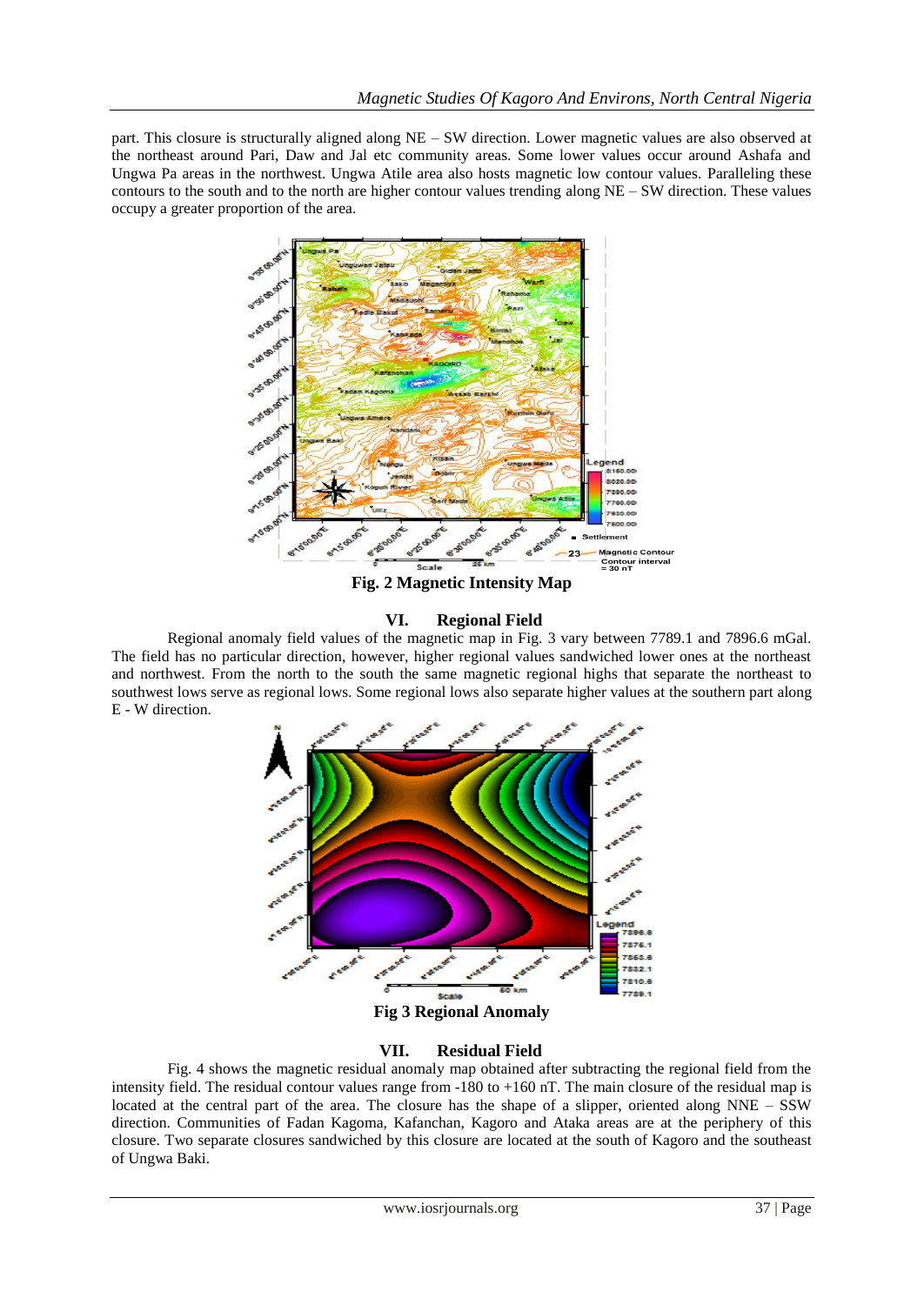A single closure is situated east of Namdam area and towards the extreme northwestern part of the map is a NE – SW directional closure. The closure at the northeastern part is located north of Warfi area. At the central region are two sandwiched closures whose saddle is oriented along  $E - W$  direction.

An oblong shaped closure occurs in the northwest and trends along NE – SW direction. Trending along the same NE – SW direction is another closure at the edge of the northwestern part. A sizeable partial closure is observed around the eastern borders of Warfi, Rahama and Pari areas. Also a partial closure occurs around Ungwa Mada area.



**Fig 4 Residual Anomaly**



Quantitative interpretation is to obtain information about the depth to the magnetic source, its shape and size, and details about its magnetization either by direct method, where the field data are interpreted to yield a physical model or by inverse method, where models are generated from which theoretical anomalies are generated and fitted statistically against the observed data.

The regional fields along five horizontal profiles (MH) and along four vertical profiles (MV) were obtained by third degree polynomial fitting using [17] software. The residual results were obtained by subtracting the regional background from the intensity. Fig.5 shows the five horizontal (MH) and four vertical (MV) profiles superimposed on the residual map.



**Fig. 5 Profiles Superimposed on Residual Map**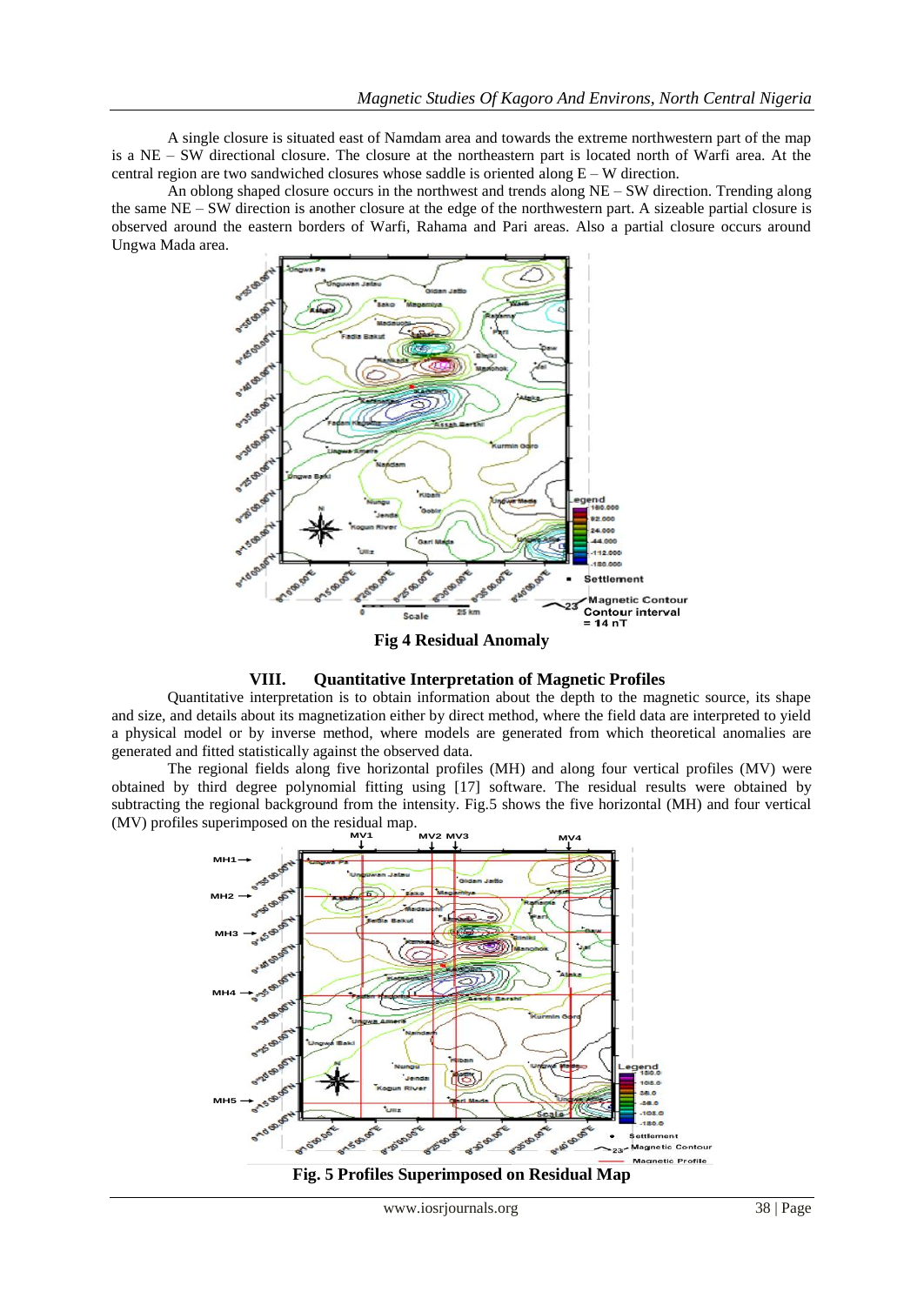The residual anomalies were accounted for by the application of Geomodel software which consists of "Mag2dc"algorithms. Geomodel is [18] two and one half dimensional (2.5D) computer software. Susceptibility values for the different rock units were taken from typical values in literature. The upper part of every model shows the observed and calculated data. The lower part shows the rock units after adjustment of their depths.

#### **IX. The Profiles**

MH1 has seven rock bodies; six of them are plutonic rocks and one is a volcanic body (Fig. 6). The susceptibility values of the plutonic rocks lie between -0.0048 and -0.0014 SI units. The width varies between 0.94 and 8.70 km. The thickness is within 7.6 and 14.1 km. The susceptibility value of the volcanic unit is 0.0031 SI units. Its width is 3.73 km and the thickness is estimated at 9.2 km.



Fig**. 6 Model along Profile MH1**

MH2 has three plutonic and four volcanic bodies (Fig. 7). The susceptibility values accepted for the models of the plutonic rocks lie between -0.0075 and -0.0058 SI units. The lateral dimension is between 1.10 and 9.73 km and the vertical extension is between 4.9 and 14.4 km. The susceptibility values for the volcanic rocks range between 0.0056 and 0.0145 SI units. The individual bodies have lateral spreads between 0.48 and 10.28 km, while their thicknesses vary from 8.2 and 13.4 km



**Fig. 7 Model along Profile MH2**

Along MH3 profile section shown in Fig. 8, there are three plutonic and three volcanic rock bodies. The range of susceptibility values of the plutonic rocks are between -0.0090 and -0.0023 SI units. The calculated widths are between 0.68 and 8.98 km. The thicknesses are between 7.1 and 14.8 km. The volcanic rock bodies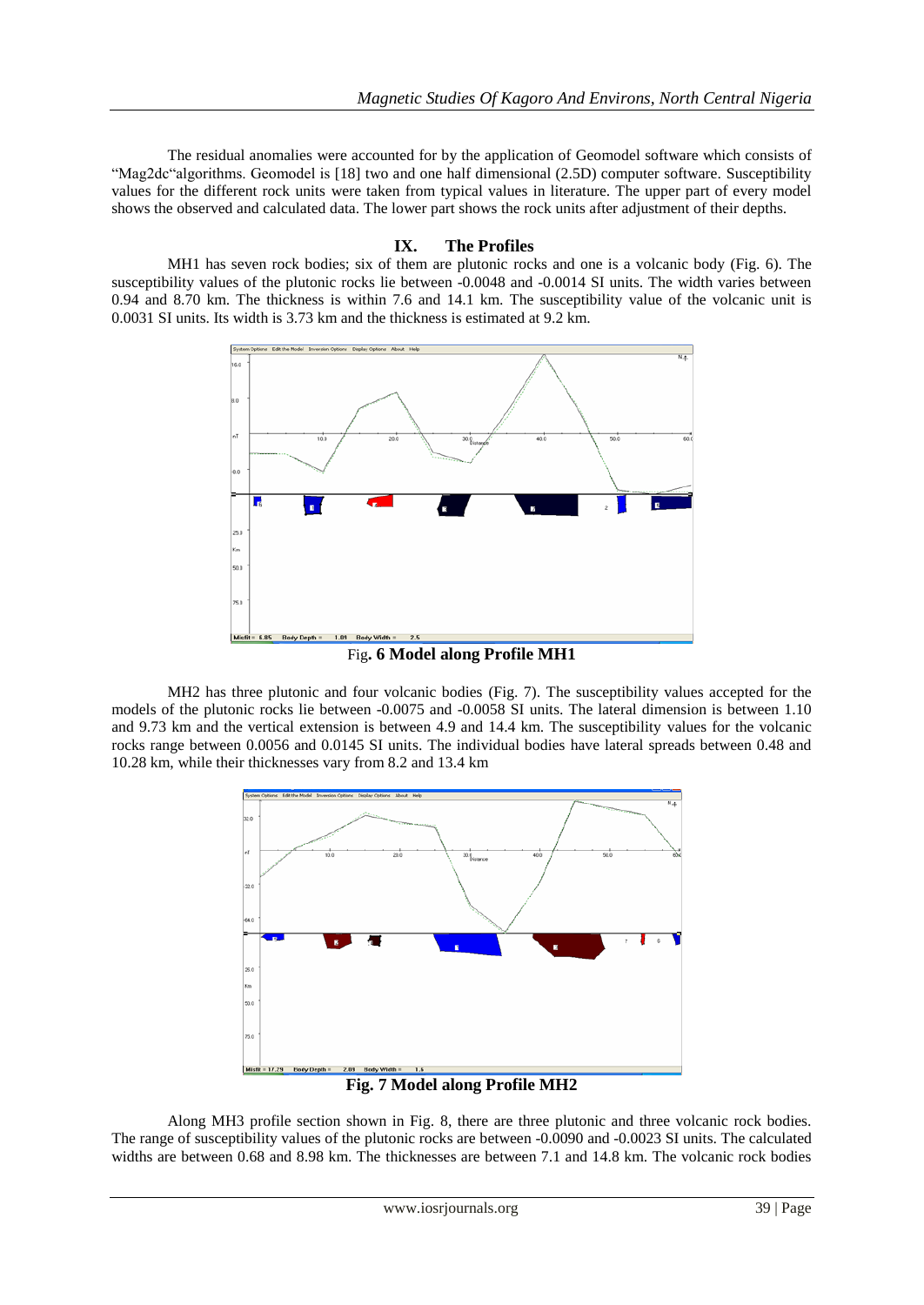possess susceptibility values between 0.0047 and 0.0075 SI units. The widths are between 1.78 and 15.11 km, while interval of 12.5 and 13.0 km contains the calculated thickness.



**Fig. 8 Model along Profile MH3**

Three plutonic and four volcanic rock bodies characterized MH4 section in Fig. 9. The plutonic bodies have susceptibility values within the range of -0.0094 and -0.0026 SI units, width between 0.62 and 8.66 km. Its thickness measures between 5.4 and 8.2 km. Susceptibility values between 0.0045 and 0.0091 SI units were used for the volcanic models. The individual bodies have lateral spread of between 0.66 and 19.92 km and vertical thickness between 5.4 and 7.6 km.



**Fig. 9 Model along Profile MH4**

Profile section MH5 given in Fig. 10 contains four plutonic and four volcanic rocks units. Minimum susceptibility value for the plutonic bodies is -0.0028 SI units and the maximum value is -0.0016 SI units. The bodies are between 1.58 and 5.35 km wide and between 8.2 and 12.5 km thick. Volcanic rock bodies have susceptibility values between 0.0020 and 0.0025 SI units, spreading within 0.87 and 3.44 km distance. The estimated values for the thicknesses are 7.1 to 13.0 km.

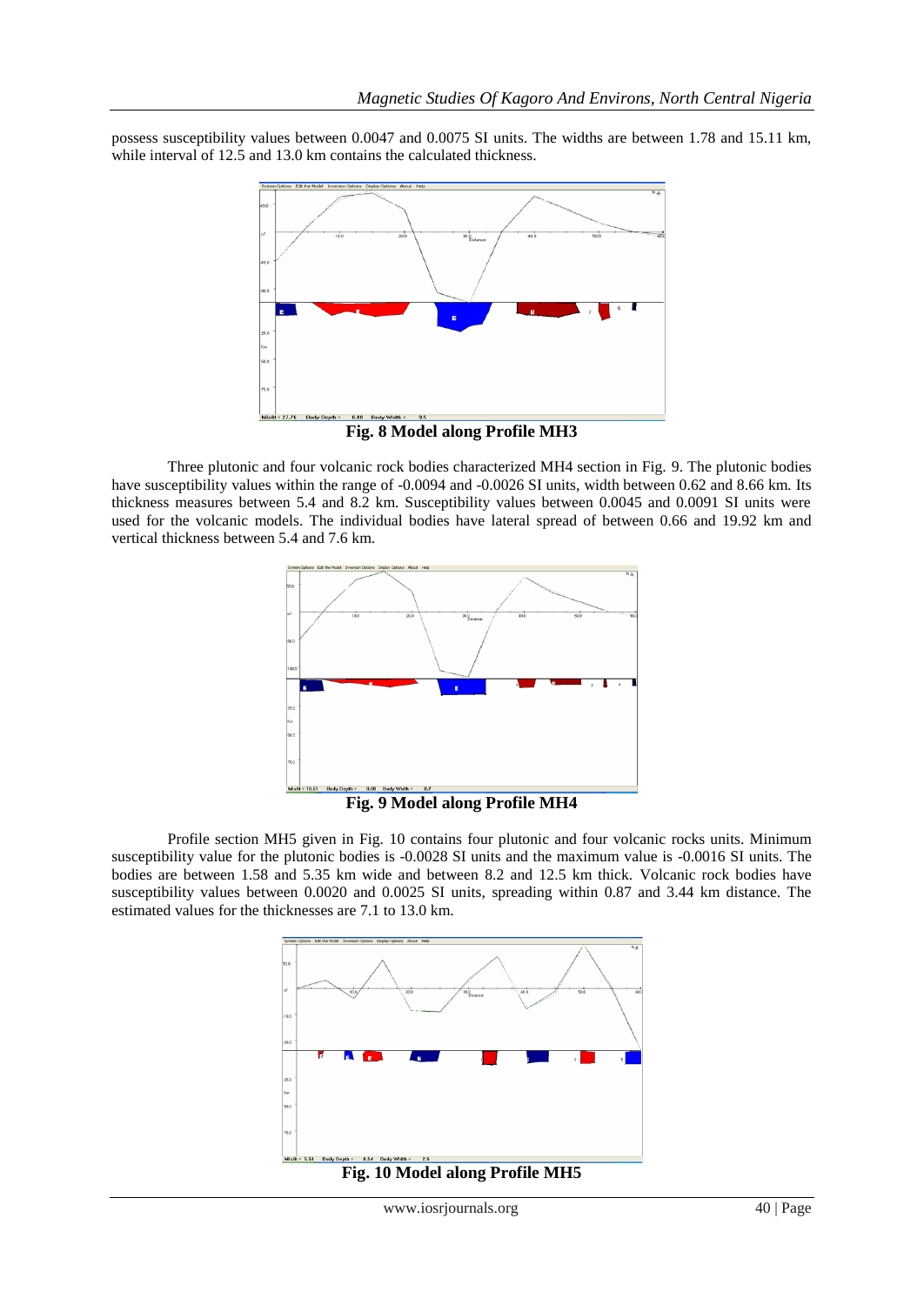Fig. 11 shows that MV1 profile has eight anomalous bodies consisting of three plutonic and five volcanic types. The susceptibility values of the plutonic type vary from -0.0022 and -0.0196 SI units. Width range of between 4.54 and 15.22 km was determined. The range of the thickness is between 8.7 and 11.2 km. The lowest susceptibility value obtained from the volcanic bodies is 0.0011 SI units, while the highest value is 0.0055 SI units. The widths of the volcanic rocks vary between 2.44 and 21.87 km and their thicknesses are between 7.1 and 12.9 km.



**Fig. 11 Model along Profile MV1**

Out of the seven modeled bodies along MV2 given in Fig. 12, three are of plutonic origin and four are volcanic. The range of susceptibility values for the plutonic bodies varies between -0.0025 and -0.0024 SI units; the width is calculated at between 1.36 and 9.42 km and the thicknesses lie within range of 4.1 and 9.5 km. For the volcanic bodies, the susceptibility values are between 0.0013 and 0.0056 SI units, the widths range from 6.42 to 23.92 km and the thicknesses measure 4.7 to 10.4 km.



**Fig. 12 Model along Profile MV2**

Cross section along MV3 is made up of eight individual rock bodies; three of which are plutonic and five are volcanic (Fig. 13). Susceptibility values for the plutonic lie between -0.0088 and -0.0018 SI units. The width falls within 2.02 and 11.6 km and estimated thicknesses are between 8.2 and 10.4 km.. Volcanic bodies along the same path have susceptibility values between 0.0025 and 0.0174 SI units. This resulted in the width range of between 2.98 and 25.89 km and estimated thicknesses between 6.0 and 10.7 km.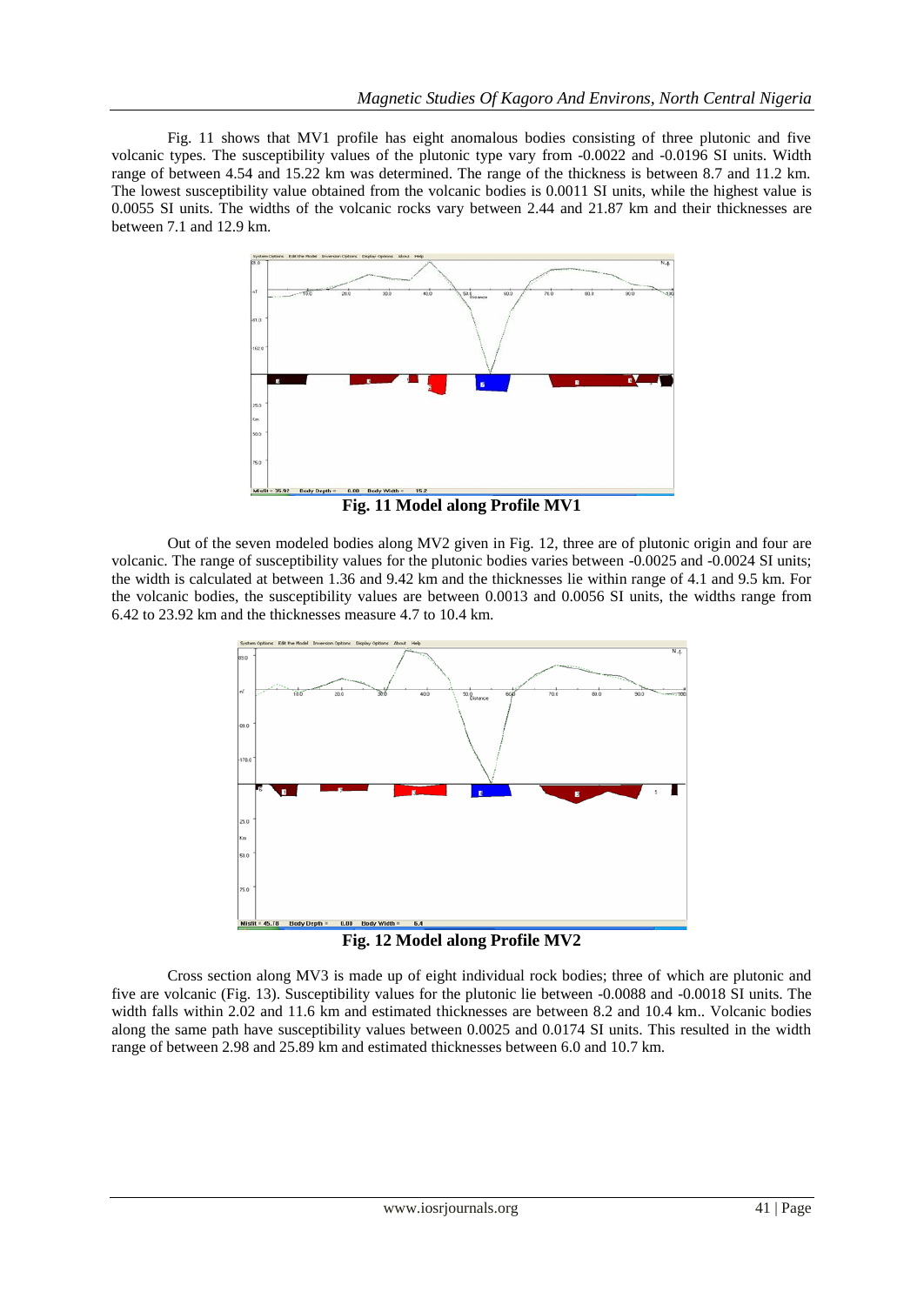

**Fig. 13 Model along Profile MV3**

Models of MV4 profile shown in Fig. 14 produced eight separate bodies consisting of four plutonic and four volcanic. Susceptibility minimum and maximum for the plutonic bodies are -0.0063 and -0.0018 SI units respectively. The lateral dimensions are between 4.73 and 8.35 km and the thicknesses vary from 7.6 to 13.2 km. The volcanic rock bodies possess susceptibility values of 0.0022 to 0.0040 SI units. The calculated widths are between 0.21 and 11.78 km while their thicknesses vary within 6.0 and 11.2 km.



**Fig. 14 Model along Profile MV4**

Table 1 gives a summary of key parameters of the different rock models. Six plutonic rock units (MH2, MH3, MH4, MV1, MV2 and MV3) possess minimum number of three bodies each and only MH1 attained the maximum number of six bodies. A minimum lateral extension of 0.62 km and maximum of 15.22 km were obtained from MH4 and MV1 respectively. Minimum thickness of 4.1 km was calculated for MV2, while MV1 produced maximum thickness of 15.2 km.

The volcanic rock unit MH1 contains only one body. MV1 and MV3 have 5 bodies each. Lateral spread of 0.21 km obtained from MV4 is the minimum width while 25.89 km revealed by MV3 is the maximum. Estimated minimum thickness of 4.7 km was obtained from MV2. Calculated thickness of 13 km observed from MH5 is the maximum.

| <b>Rock Name</b> | <b>Profile Name</b> | <b>Number of Bodies</b> | <b>Width Range (km)</b> | <b>Thickness Range (km)</b> |
|------------------|---------------------|-------------------------|-------------------------|-----------------------------|
|                  | MH1                 | 6                       | $0.94 - 8.70$           | $7.6 - 14.1$                |
|                  | MH <sub>2</sub>     |                         | $1.10 - 9.73$           | $4.9 - 14.4$                |
|                  | MH <sub>3</sub>     |                         | $0.68 - 6.98$           | $7.1 - 14.8$                |
|                  | MH4                 |                         | $0.62 - 8.66$           | $5.4 - 11.7$                |
| Plutonic         | MH <sub>5</sub>     |                         | $1.58 - 5.35$           | $8.2 - 12.5$                |
|                  | MV1                 |                         | $4.54 - 15.22$          | $8.7 - 15.2$                |
|                  | MV2                 |                         | $1.36 - 9.42$           | $4.1 - 9.5$                 |
|                  | MV3                 |                         | $2.02 - 11.60$          | $8.2 - 10.4$                |
|                  | MV4                 |                         | $4.73 - 8.35$           | $7.6 - 13.2$                |
|                  | MH1                 |                         | 3.73                    | 9.2                         |
|                  | MH <sub>2</sub>     |                         | $0.48 - 10.28$          | $8.2 - 14.4$                |
|                  | MH <sub>3</sub>     |                         | $1.78 - 15.11$          | $12.5 - 13.0$               |
| Volcanic         | MH4                 |                         | $0.66 - 19.92$          | $5.4 - 8.2$                 |
|                  | MH <sub>5</sub>     |                         | $0.87 - 3.44$           | $7.1 - 13.0$                |
|                  | MV1                 |                         | $2.44 - 21.87$          | $7.1 - 12.9$                |
|                  | MV2                 |                         | $6.42 - 23.92$          | $4.7 - 10.4$                |
|                  | MV3                 |                         | $21.98 - 25.89$         | $6.0 - 10.7$                |
|                  | MV4                 |                         | $0.21 - 11.78$          | $6.0 - 11.2$                |

**Table 1 Summary of Key Parameters of the Models**